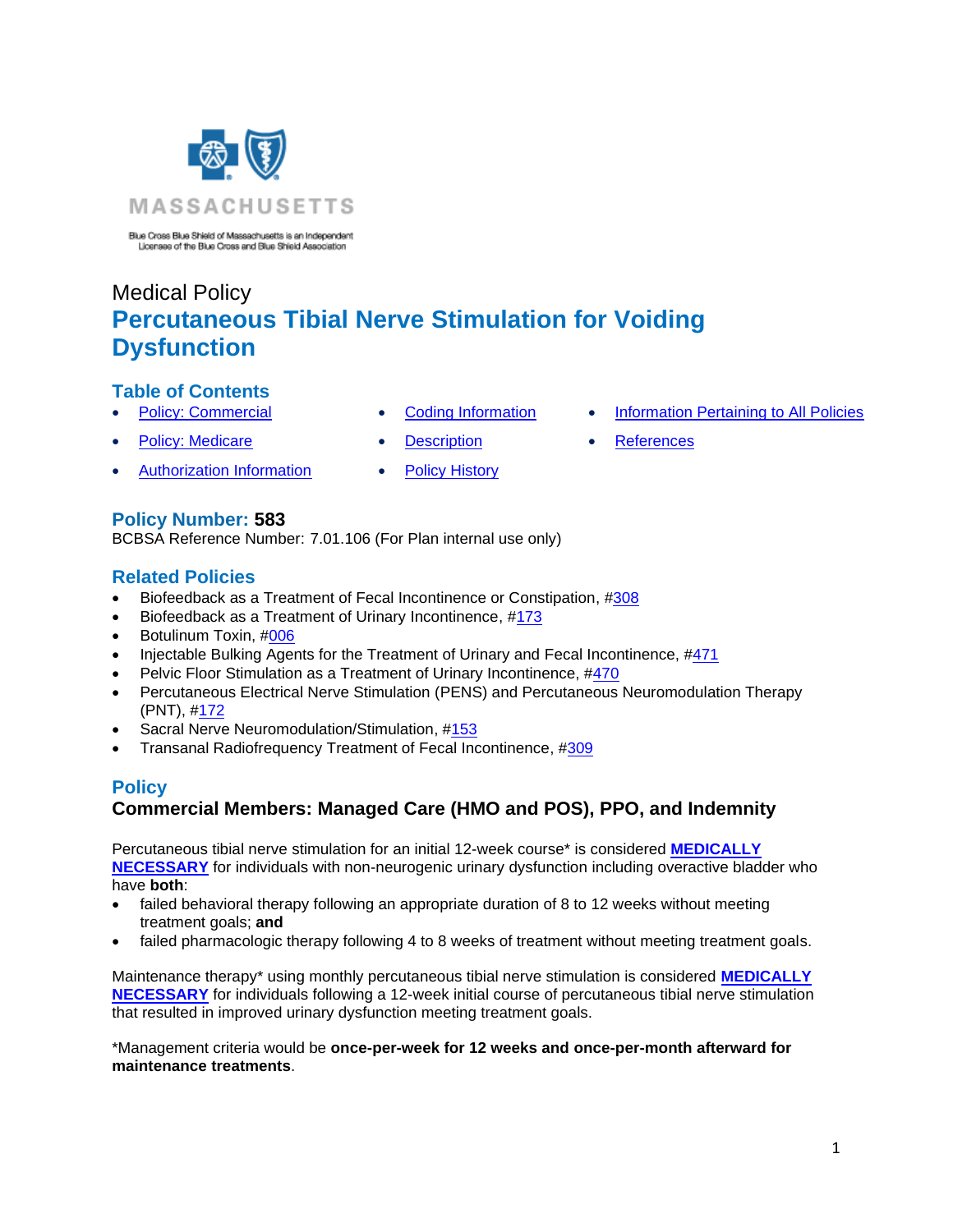\*Annual evaluation by a physician may be performed to ensure efficacy is continuing for maintenance percutaneous tibial nerve stimulation treatments.

Percutaneous tibial nerve stimulation is considered **[INVESTIGATIONAL](https://www.bluecrossma.org/medical-policies/sites/g/files/csphws2091/files/acquiadam-assets/Definition%20of%20Med%20Nec%20Inv%20Not%20Med%20Nec%20prn.pdf#page=1)** for all other indications, including but not limited to the following:

- Neurogenic bladder dysfunction
- Fecal incontinence.

# <span id="page-1-1"></span>**Prior Authorization Information**

**Inpatient**

• For services described in this policy, precertification/preauthorization **IS REQUIRED** if the procedure is performed inpatient.

**Outpatient**

• For services described in this policy, see below for situations where prior authorization **might be required** if the procedure is performed **outpatient**.

|                                              | <b>Outpatient</b>                            |
|----------------------------------------------|----------------------------------------------|
| <b>Commercial Managed Care (HMO and POS)</b> | Prior authorization is <b>not required</b> . |
| <b>Commercial PPO and Indemnity</b>          | Prior authorization is not required.         |

### <span id="page-1-0"></span>**CPT Codes / HCPCS Codes / ICD Codes**

*Inclusion or exclusion of a code does not constitute or imply member coverage or provider reimbursement. Please refer to the member's contract benefits in effect at the time of service to determine coverage or non-coverage as it applies to an individual member.*

*Providers should report all services using the most up-to-date industry-standard procedure, revenue, and diagnosis codes, including modifiers where applicable.*

*The following codes are included below for informational purposes only; this is not an all-inclusive list.*

### **The above medical necessity criteria MUST be met for the following codes to be covered for Commercial Members: Managed Care (HMO and POS), PPO, and Indemnity:**

# **CPT Codes**

| <b>CPT codes:</b> | <b>Code Description</b>                                                                 |
|-------------------|-----------------------------------------------------------------------------------------|
|                   | Percutaneous implantation or replacement of integrated single device neurostimulation   |
|                   | system including electrode array and receiver or pulse generator, including analysis,   |
| 0587T             | programming, and imaging guidance when performed, posterior tibial nerve                |
|                   | Revision or removal of integrated single device neurostimulation system including       |
|                   | electrode array and receiver or pulse generator, including analysis, programming, and   |
| 0588T             | imaging guidance when performed, posterior tibial nerve                                 |
|                   | Electronic analysis with simple programming of implanted integrated neurostimulation    |
|                   | system (eg, electrode array and receiver), including contact group(s), amplitude, pulse |
|                   | width, frequency (Hz), on/off cycling, burst, dose lockout, patient-selectable          |
|                   | parameters, responsive neurostimulation, detection algorithms, closed-loop              |
|                   | parameters, and passive parameters, when performed by physician or other qualified      |
| 0589T             | health care professional, posterior tibial nerve, 1-3 parameters                        |
|                   | Electronic analysis with complex programming of implanted integrated                    |
|                   | neurostimulation system (eg, electrode array and receiver), including contact group(s), |
|                   | amplitude, pulse width, frequency (Hz), on/off cycling, burst, dose lockout, patient-   |
|                   | selectable parameters, responsive neurostimulation, detection algorithms, closed-loop   |
|                   | parameters, and passive parameters, when performed by physician or other qualified      |
| 0590T             | health care professional, posterior tibial nerve, 4 or more parameters                  |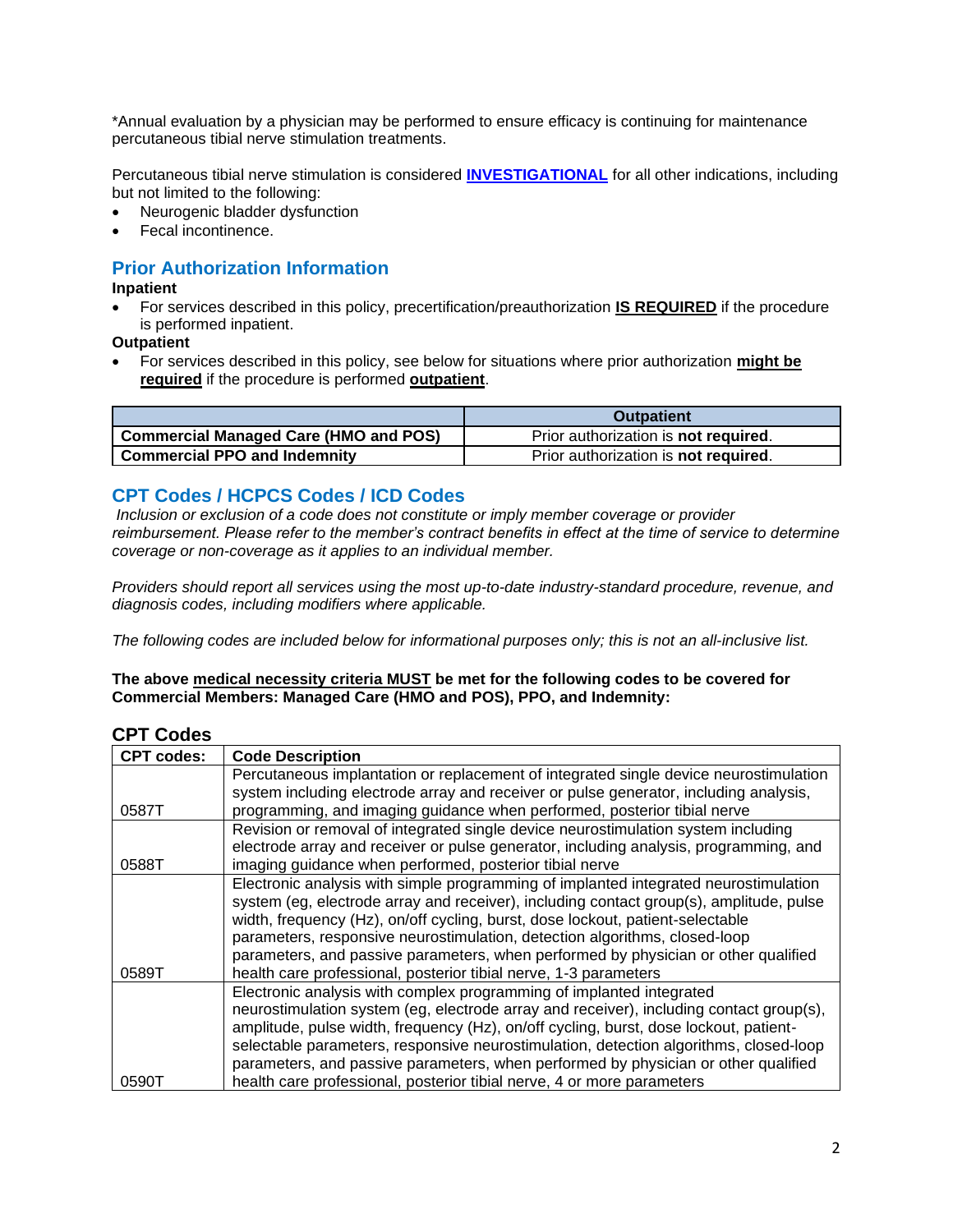|       | Posterior tibial neurostimulation, percutaneous needle electrode, single treatment, |
|-------|-------------------------------------------------------------------------------------|
| 64566 | includes programming                                                                |

#### **The following ICD Diagnosis Codes are considered medically necessary when submitted with the CPT codes above if medical necessity criteria are met:**

| <b>ICD-10-CM-</b> | <b>Code Description</b>                |
|-------------------|----------------------------------------|
| diagnosis         |                                        |
| codes:            |                                        |
| N32.81            | Overactive bladder                     |
| N39.41            | Urge incontinence                      |
| N39.42            | Incontinence without sensory awareness |
| N39.43            | Post-void dribbling                    |
| N39.44            | Nocturnal enuresis                     |
| N39.45            | Continuous leakage                     |
| N39.46            | Mixed incontinence                     |
| N39.490           | Overflow incontinence                  |
| N39.492           | Postural (urinary) incontinence        |
| N39.498           | Other specified urinary incontinence   |
| R32               | Unspecified urinary incontinence       |
| R35.0             | Frequency of micturition               |
| R39.15            | Urgency of urination                   |

### **ICD-10 Diagnosis Coding**

### <span id="page-2-0"></span>**Description**

### **Voiding Dysfunction**

Common causes of non-neurogenic voiding dysfunction are pelvic floor neuromuscular changes (eg, from pregnancy, childbirth, surgery), inflammation, medication (eg, diuretics, anticholinergics), obesity, and psychogenic factors. Overactive bladder is a non-neurogenic voiding dysfunction characterized by urinary frequency, urgency, urge incontinence, and nonobstructive retention.

Neurogenic bladder dysfunction is caused by neurologic damage in patients with multiple sclerosis, spinal cord injury, detrusor hyperreflexia, or diabetes with peripheral nerve involvement. The symptoms include overflow incontinence, frequency, urgency, urge incontinence, and retention.

### **Treatment**

Approaches to the treatment of incontinence differentiate between urge incontinence and stress incontinence. Conservative behavioral management such as lifestyle modification (eg, dietary changes, weight reduction, fluid management, smoking cessation) along with pelvic floor exercises and bladder training are part of the initial treatment of overactive bladder symptoms and both types of incontinence. Pharmacotherapy is another option, and different medications target different symptoms. Some individuals experience mixed incontinence.

If behavioral therapies and pharmacotherapy are unsuccessful, percutaneous tibial nerve stimulation (PTNS), sacral nerve stimulation, or botulinum toxin may be recommended.

### **Percutaneous Tibial Nerve Stimulation**

The current indication cleared by the U.S. Food and Drug Administration (FDA) for PTNS is overactive bladder and associated symptoms of urinary frequency, urinary urgency, and urge incontinence.

Altering the function of the posterior tibial nerve with PTNS is believed to improve voiding function and control. The mechanism of action is believed to be retrograde stimulation of the lumbosacral nerves (L4- S3) via the posterior tibial nerve located near the ankle. The lumbosacral nerves control the bladder detrusor and perineal floor.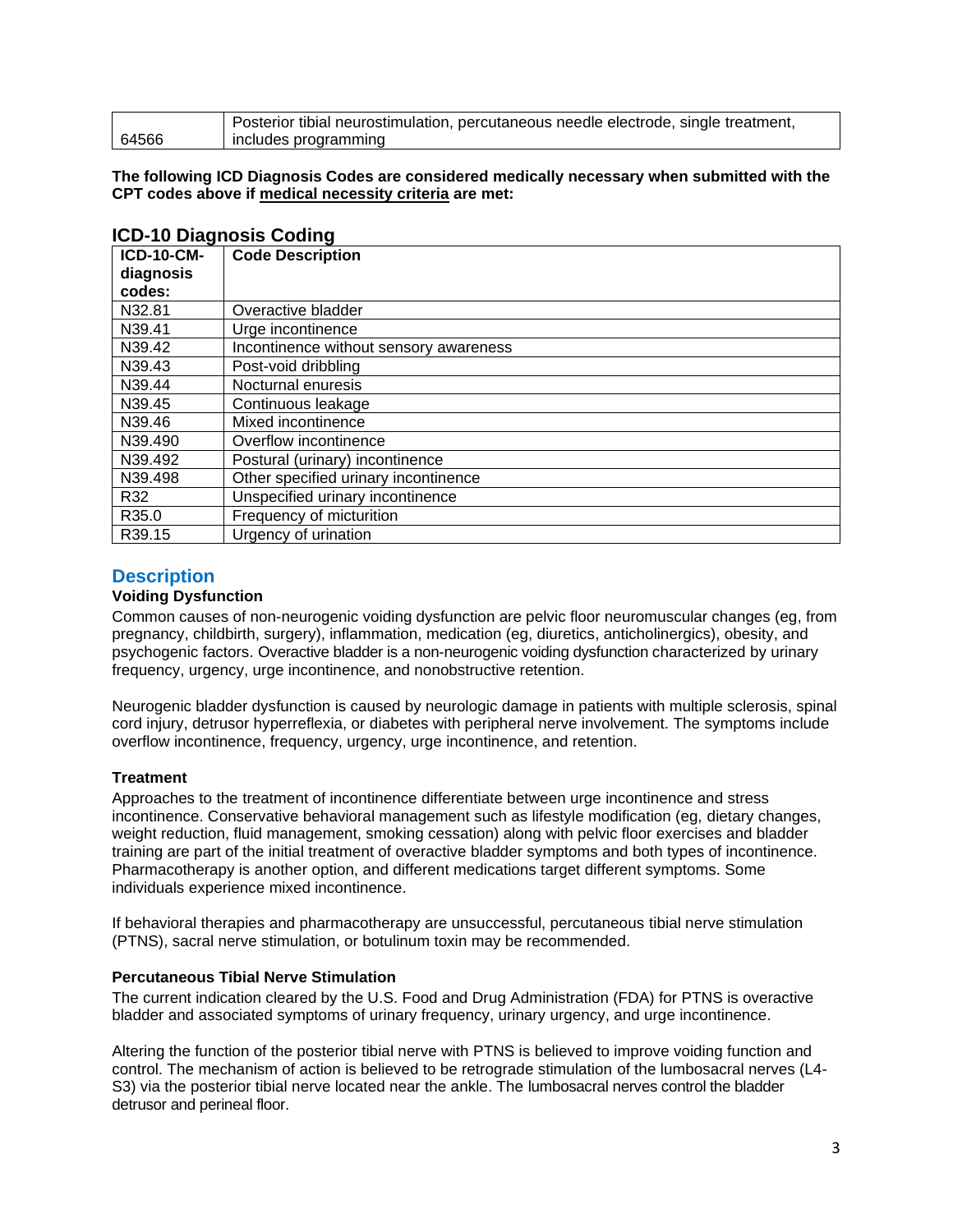Administration of PTNS consists of inserting a needle above the medial malleolus into the posterior tibial nerve followed by the application of low-voltage (10 mA, 1-10 Hz frequency) electrical stimulation that produces sensory and motor responses as evidenced by a tickling sensation and plantarflexion or fanning of all toes. Noninvasive PTNS has also been delivered with transcutaneous or surface electrodes. The recommended course of treatment is an initial series of 12 weekly office-based treatments followed by an individualized maintenance treatment schedule.

PTNS is less invasive than traditional sacral nerve neuromodulation (see medical policy [#153\)](http://www.bluecrossma.org/medical-policies/sites/g/files/csphws2091/files/acquiadam-assets/153%20Sacral%20Nerve%20Neuromodulation-Stimulation%20prn.pdf), which has been successfully used to treat urinary dysfunction but requires implantation of a permanent device. In sacral root neuromodulation, an implantable pulse generator that delivers controlled electrical impulses is attached to wire leads that connect to the sacral nerves, most commonly the S3 nerve root that modulates the neural pathways controlling bladder function.

PTNS has also been proposed as a treatment for non-neurogenic and neurogenic bladder syndromes and fecal incontinence.

### **Summary**

Percutaneous tibial nerve stimulation (PTNS; also known as posterior tibial nerve stimulation) is an electrical neuromodulation technique used primarily for treating voiding dysfunction.

The following conclusions are based on a review of the evidence, including but not limited to, published evidence and clinical expert opinion.

For individuals who have non-neurogenic urinary dysfunction including overactive bladder and have failed behavioral and pharmacologic therapy who receive an initial course of PTNS, the evidence includes randomized sham-controlled trials, randomized controlled trials (RCTs) with an active comparator, and systematic reviews. Relevant outcomes are symptoms, change in disease status, functional outcomes, quality of life, and treatment-related morbidity. The Sham Effectiveness in Treatment of Overactive Bladder Symptoms (SUmiT) and the Overactive Bladder Innovative Therapy (OrBIT) trials are 2 key industry-sponsored RCTs. Systematic reviews that included these and other published trials have found short-term reductions in voiding dysfunction with PTNS. The largest, highest quality study was the double-blinded, sham-controlled SUmiT trial, which reported a statistically significant benefit of PTNS vs sham at 12 weeks. In an additional, small sham-controlled trial, a 50% reduction in urge incontinent episodes was attained in 71% of PTNS group compared with 0% in the sham group. The nonblinded OrBIT trial found that PTNS was noninferior to medication therapy at 12 weeks. Adverse events were limited to local irritation effects. The evidence is sufficient to determine that the technology results in a meaningful improvement in the net health outcome.

For individuals who have overactive bladder syndrome that has failed behavioral and pharmacologic therapy who respond to an initial course of PTNS who receive maintenance PTNS, the evidence includes observational studies and systematic reviews. Relevant outcomes are symptoms, change in disease status, functional outcomes, quality of life, and treatment-related morbidity. The SUmiT and the OrBIT trials each included extension studies that followed individuals who responded to the initial course of PTNS and continued to receive periodic maintenance therapy. There is variability in the interval between and frequency of maintenance treatments, and an optimal maintenance regimen remains unclear. There are up to 36 months of observational data available, reporting that there is a durable effect for some of these patients. While comparative data are not available after the initial 12 week treatment period, the observational data support a clinically meaningful benefit for use in individuals who have already failed behavioral and pharmacologic therapy and who respond to the initial course of PTNS. PTNS may allow such individuals to avoid more invasive interventions. Adverse events appear to be limited to local irritation for both short- and long-term PTNS use. The published evidence supports a meaningful improvement in the net health outcome. Evidence reported through clinical input further supports that this use provides a clinically meaningful improvement in net health outcome and is consistent with generally accepted medical practice. Typical regimens schedule maintenance treatments every 4-6 weeks. The evidence is sufficient to determine that the technology results in a meaningful improvement in the net health outcome.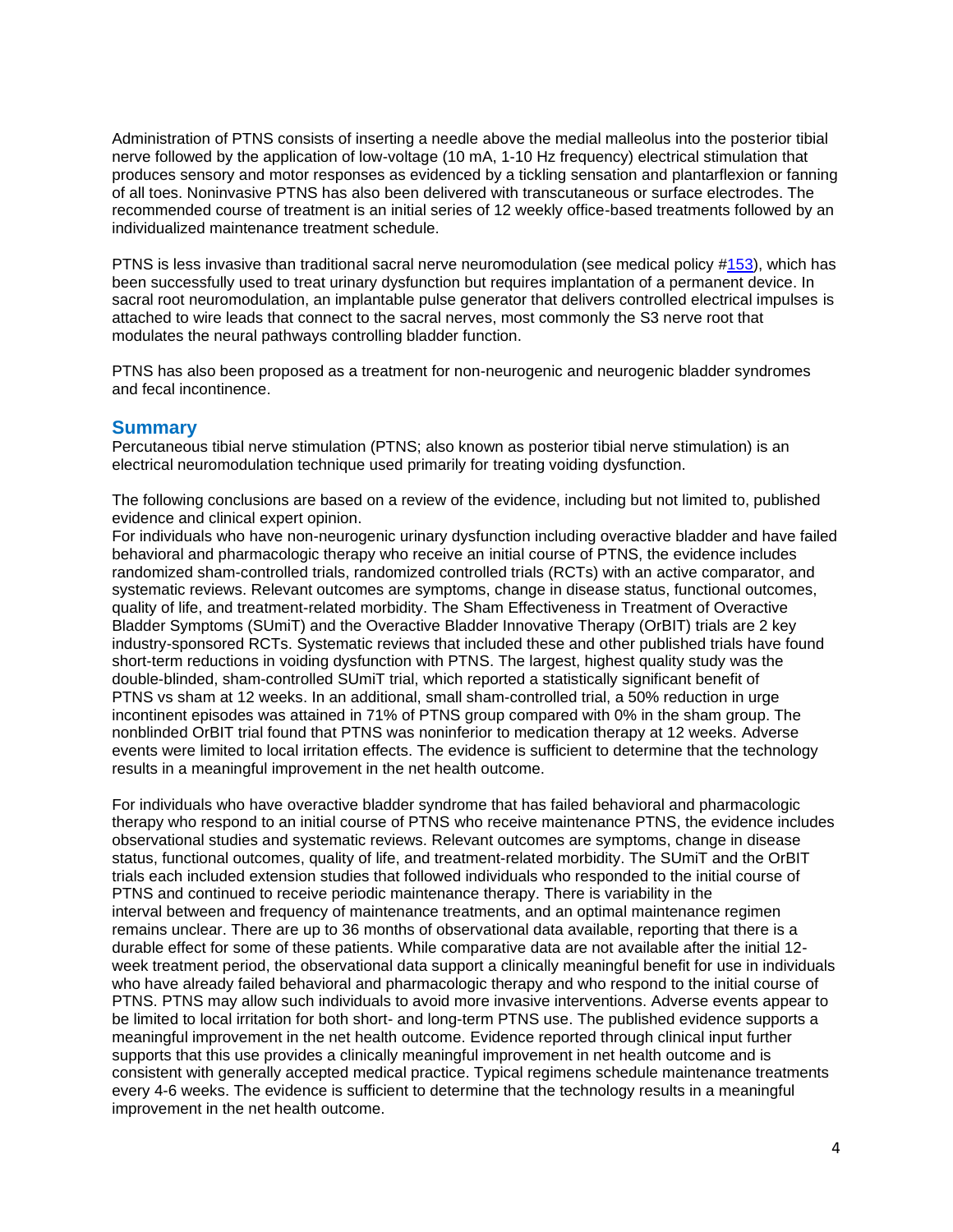For individuals who have neurogenic bladder dysfunction who receive PTNS, the evidence includes several RCTs and a systematic review of RCTs and observational data. Relevant outcomes are symptoms, change in disease status, functional outcomes, quality of life, and treatment-related morbidity. Only a few RCTs evaluating tibial nerve stimulation for treating neurogenic bladder have been published to date, and all but one performed transcutaneous stimulation rather than PTNS. Studies varied widely in factors such as study populations and comparator interventions. Study findings have not reported that tibial nerve stimulation significantly reduced incontinence symptoms and improved other outcomes. The evidence is insufficient to determine the effects of the technology on health outcomes.

For individuals who have fecal incontinence who receive PTNS, the evidence includes several RCTs and systematic reviews. Relevant outcomes are symptoms, change in disease status, functional outcomes, quality of life, and treatment-related morbidity. The available RCTs have not found a clear benefit of PTNS. Neither of the sham-controlled trials found that active stimulation was superior to sham for achieving the primary outcome, at least a 50% reduction in mean weekly fecal incontinence episodes. The larger sham-controlled randomized trial did find a significantly greater decrease in the absolute number of weekly incontinence episodes in the active treatment group, but the overall trial findings did not suggest the superiority of PTNS over sham treatment. A meta-analysis of a single RCT and several observational studies reported that patients receiving sacral nerve simulation experienced significant benefits compared with patients receiving PTNS. A post hoc analysis of the larger trial suggested a subset of patients with fecal incontinence (those without concomitant obstructive defecation) may benefit from PTNS. The evidence is insufficient to determine the effects of the technology on health outcomes.

<span id="page-4-0"></span>

| <b>Date</b> | <b>Action</b>                                                                            |
|-------------|------------------------------------------------------------------------------------------|
| 9/2021      | Annual policy review. Description, summary, and references updated. Policy               |
|             | statements unchanged.                                                                    |
| 1/2021      | Medicare information removed. See MP #132 Medicare Advantage Management for              |
|             | local coverage determination and national coverage determination reference.              |
| 10/2020     | Annual policy review. Description, summary, and references updated. Policy               |
|             | statements unchanged.                                                                    |
| 1/2020      | Clarified coding information.                                                            |
| 10/2019     | Annual policy review. Description, summary, and references updated. Policy               |
|             | statements unchanged.                                                                    |
| 9/2018      | Annual policy review. New medically necessary indications described. Prior               |
|             | Authorization Information reformatted. Clarified coding information. Effective 9/1/2018. |
| 3/2016      | Annual policy review. New references added.                                              |
| 6/2015      | Annual policy review. New investigational indications described. Effective 6/1/2015.     |
| 1/2015      | Clarified coding information.                                                            |
| 9/2014      | New indications for coverage for Medicare HMO and PPO Blue. Effective 8/10/2014.         |
| 4/2014      | Annual policy review. New references added.                                              |
| 11/2013     | Not medically necessary indications described for Medicare HMO and PPO Blue.             |
|             | Effective 10/25/2013. Removed ICD-9 diagnosis codes 596.51, 788.31, 788.33,              |
|             | 788.34, 788.39, 788.41, 788.63, changed LCD to L31391 as L31523 is no longer             |
|             | effective and changed prior authorization information for Medicare HMO and PPO Blue      |
|             | as 64566 is not covered per LCD: L31391.                                                 |
| 6/2013      | Annual policy review. New references added.                                              |
| 2/2013      | Annual policy review. New investigational indications described. Effective 2/4/2013.     |
| $11/2011 -$ | Medical policy ICD 10 remediation: Formatting, editing and coding updates. No            |
| 4/2012      | changes to policy statements.                                                            |
| 9/2011      | Reviewed - Medical Policy Group - Urology and Obstetrics/Gynecology. No changes to       |
|             | policy statements.                                                                       |
| 4/2011      | Annual policy review. No changes to policy statements.                                   |
| 1/19/2011   | New policy describing covered and non-covered indications. Effective 1/19/2011,.         |

### <span id="page-4-1"></span>**Policy History**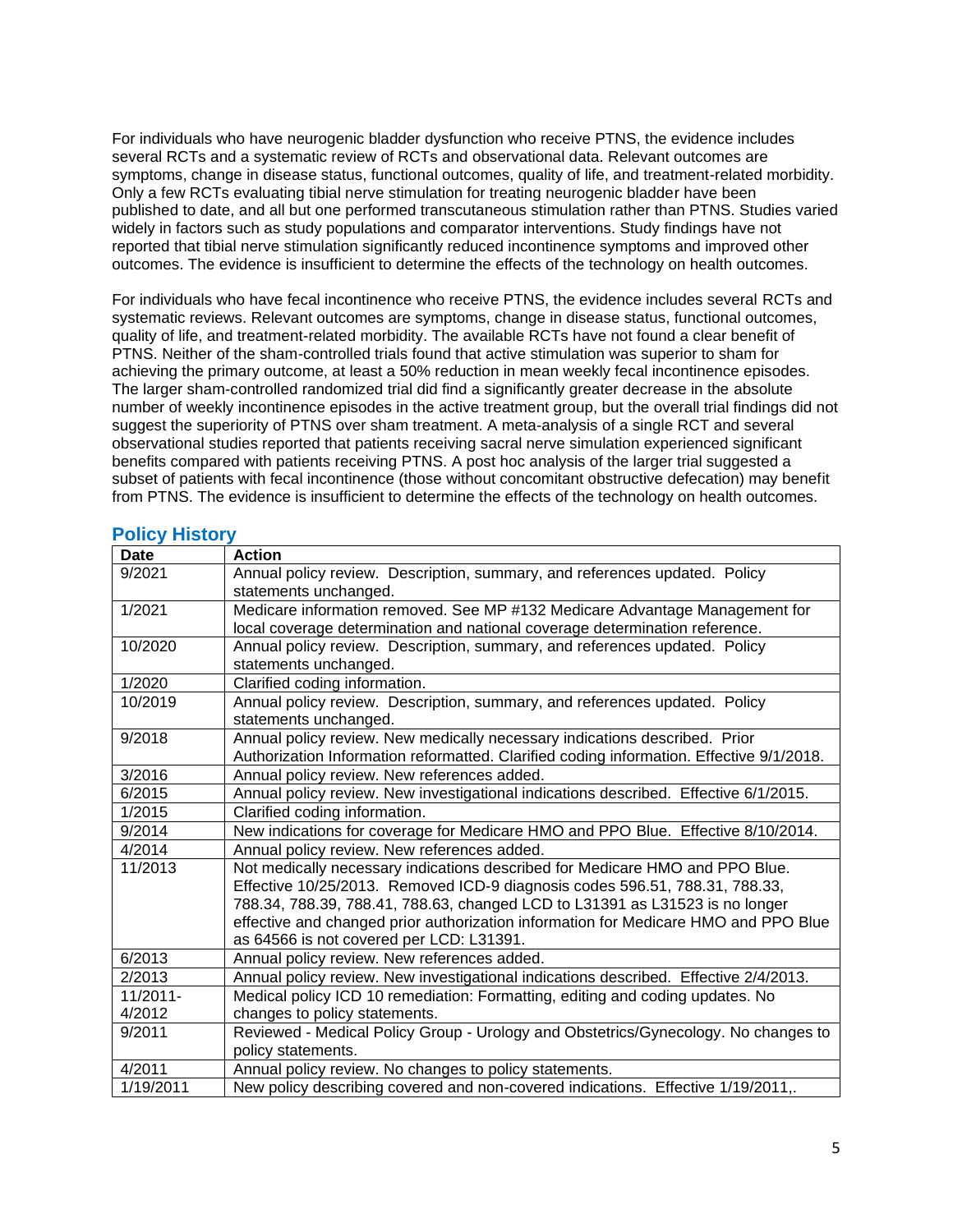# **Information Pertaining to All Blue Cross Blue Shield Medical Policies**

Click on any of the following terms to access the relevant information: [Medical Policy Terms of Use](http://www.bluecrossma.org/medical-policies/sites/g/files/csphws2091/files/acquiadam-assets/Medical_Policy_Terms_of_Use_prn.pdf) [Managed Care Guidelines](http://www.bluecrossma.org/medical-policies/sites/g/files/csphws2091/files/acquiadam-assets/Managed_Care_Guidelines_prn.pdf) [Indemnity/PPO Guidelines](http://www.bluecrossma.org/medical-policies/sites/g/files/csphws2091/files/acquiadam-assets/Indemnity_and_PPO_Guidelines_prn.pdf) [Clinical Exception Process](http://www.bluecrossma.org/medical-policies/sites/g/files/csphws2091/files/acquiadam-assets/Clinical_Exception_Process_prn.pdf) [Medical Technology Assessment Guidelines](http://www.bluecrossma.org/medical-policies/sites/g/files/csphws2091/files/acquiadam-assets/Medical_Technology_Assessment_Guidelines_prn.pdf)

# <span id="page-5-0"></span>**References**

- 1. Wang M, Jian Z, Ma Y, et al. Percutaneous tibial nerve stimulation for overactive bladder syndrome: a systematic review and meta-analysis. Int Urogynecol J. Dec 2020; 31(12): 2457-2471. PMID 32681345
- 2. Xiong SC, Peng L, Hu X, et al. Effectiveness and safety of tibial nerve stimulation versus anticholinergic drugs for the treatment of overactive bladder syndrome: a meta-analysis. Ann Palliat Med. Jun 09 2021. PMID 34118839
- 3. Coolen RL, Groen J, Scheepe JR, et al. Transcutaneous Electrical Nerve Stimulation and Percutaneous Tibial Nerve Stimulation to Treat Idiopathic Nonobstructive Urinary Retention: A Systematic Review. Eur Urol Focus. Oct 22 2020. PMID 33268327
- 4. Ho FCS, He C, Yao HH, et al. Efficacy of sacral neuromodulation and percutaneous tibial nerve stimulation in the treatment of chronic nonobstructive urinary retention: A systematic review. Neurourol Urodyn. Jun 2021; 40(5): 1078-1088. PMID 33973670
- 5. Tutolo M, Ammirati E, Heesakkers J, et al. Efficacy and Safety of Sacral and Percutaneous Tibial Neuromodulation in Non-neurogenic Lower Urinary Tract Dysfunction and Chronic Pelvic Pain: A Systematic Review of the Literature. Eur Urol. Mar 2018; 73(3): 406-418. PMID 29336927
- 6. Tutolo M, Ammirati E, Van der Aa F. What Is New in Neuromodulation for Overactive Bladder?. Eur Urol Focus. Jan 2018; 4(1): 49-53. PMID 29773501
- 7. Stewart F, Gameiro LF, El Dib R, et al. Electrical stimulation with non-implanted electrodes for overactive bladder in adults. Cochrane Database Syst Rev. Dec 09 2016; 12: CD010098. PMID 27935011
- 8. Blue Cross and Blue Shield Association Technology Evaluation Center (TEC). Percutaneous tibial nerve stimulation for the treatment of voiding dysfunction. TEC Assessments. 2013;Volume 28:Tab 10. PMID
- 9. Burton C, Sajja A, Latthe PM. Effectiveness of percutaneous posterior tibial nerve stimulation for overactive bladder: a systematic review and meta-analysis. Neurourol Urodyn. Nov 2012; 31(8): 1206-16. PMID 22581511
- 10. Levin PJ, Wu JM, Kawasaki A, et al. The efficacy of posterior tibial nerve stimulation for the treatment of overactive bladder in women: a systematic review. Int Urogynecol J. Nov 2012; 23(11): 1591-7. PMID 22411208
- 11. Moossdorff-Steinhauser HF, Berghmans B. Effects of percutaneous tibial nerve stimulation on adult patients with overactive bladder syndrome: a systematic review. Neurourol Urodyn. Mar 2013; 32(3): 206-14. PMID 22907807
- 12. Gaziev G, Topazio L, Iacovelli V, et al. Percutaneous Tibial Nerve Stimulation (PTNS) efficacy in the treatment of lower urinary tract dysfunctions: a systematic review. BMC Urol. Nov 25 2013; 13: 61. PMID 24274173
- 13. Shamliyan T, Wyman J, Kane RL. Nonsurgical Treatments for Urinary Incontinence in Adult Women: Diagnosis and Comparative Effectiveness (Comparative Effectiveness Review No. 36). Rockville, MD: Agency for Healthcare Research and Quality; 2012.
- 14. Finazzi-Agro E, Petta F, Sciobica F, et al. Percutaneous tibial nerve stimulation effects on detrusor overactivity incontinence are not due to a placebo effect: a randomized, double-blind, placebo controlled trial. J Urol. Nov 2010; 184(5): 2001-6. PMID 20850833
- 15. Peters KM, Carrico DJ, Perez-Marrero RA, et al. Randomized trial of percutaneous tibial nerve stimulation versus Sham efficacy in the treatment of overactive bladder syndrome: results from the SUmiT trial. J Urol. Apr 2010; 183(4): 1438-43. PMID 20171677
- 16. Peters K, Carrico D, Burks F. Validation of a sham for percutaneous tibial nerve stimulation (PTNS). Neurourol Urodyn. 2009; 28(1): 58-61. PMID 18671297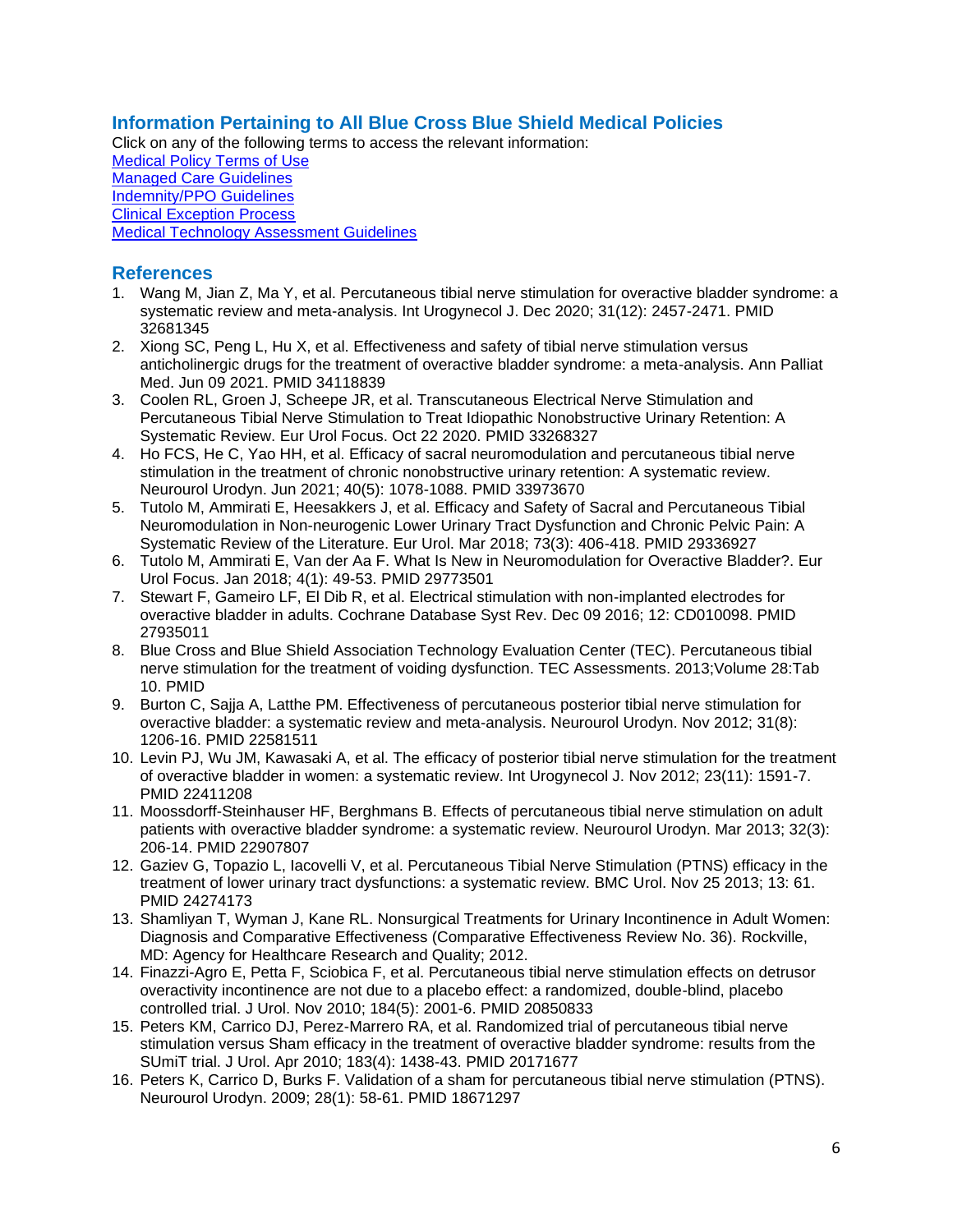- 17. Peters KM, Carrico DJ, Wooldridge LS, et al. Percutaneous tibial nerve stimulation for the long-term treatment of overactive bladder: 3-year results of the STEP study. J Urol. Jun 2013; 189(6): 2194- 201. PMID 23219541
- 18. Vecchioli-Scaldazza C, Morosetti C. Effectiveness and durability of solifenacin versus percutaneous tibial nerve stimulation versus their combination for the treatment of women with overactive bladder syndrome: a randomized controlled study with a follow-up of ten months. Int Braz J Urol. Jan-Feb 2018; 44(1): 102-108. PMID 29064651
- 19. Boudaoud N, Binet A, Line A, et al. Management of refractory overactive bladder in children by transcutaneous posterior tibial nerve stimulation: A controlled study. J Pediatr Urol. Jun 2015; 11(3): 138.e1-10. PMID 25979217
- 20. Gungor Ugurlucan F, Onal M, Aslan E, et al. Comparison of the effects of electrical stimulation and posterior tibial nerve stimulation in the treatment of overactive bladder syndrome. Gynecol Obstet Invest. 2013; 75(1): 46-52. PMID 23171636
- 21. Preyer O, Umek W, Laml T, et al. Percutaneous tibial nerve stimulation versus tolterodine for overactive bladder in women: a randomised controlled trial. Eur J Obstet Gynecol Reprod Biol. Aug 2015; 191: 51-6. PMID 26073262
- 22. Vecchioli-Scaldazza C, Morosetti C, Berouz A, et al. Solifenacin succinate versus percutaneous tibial nerve stimulation in women with overactive bladder syndrome: results of a randomized controlled crossover study. Gynecol Obstet Invest. 2013; 75(4): 230-4. PMID 23548260
- 23. Schreiner L, dos Santos TG, Knorst MR, et al. Randomized trial of transcutaneous tibial nerve stimulation to treat urge urinary incontinence in older women. Int Urogynecol J. Sep 2010; 21(9): 1065-70. PMID 20458465
- 24. Peters KM, Macdiarmid SA, Wooldridge LS, et al. Randomized trial of percutaneous tibial nerve stimulation versus extended-release tolterodine: results from the overactive bladder innovative therapy trial. J Urol. Sep 2009; 182(3): 1055-61. PMID 19616802
- 25. MacDiarmid SA, Peters KM, Shobeiri SA, et al. Long-term durability of percutaneous tibial nerve stimulation for the treatment of overactive bladder. J Urol. Jan 2010; 183(1): 234-40. PMID 19913821
- 26. Schneider MP, Gross T, Bachmann LM, et al. Tibial Nerve Stimulation for Treating Neurogenic Lower Urinary Tract Dysfunction: A Systematic Review. Eur Urol. Nov 2015; 68(5): 859-67. PMID 26194043
- 27. Monteiro ES, de Carvalho LB, Fukujima MM, et al. Electrical stimulation of the posterior tibialis nerve improves symptoms of poststroke neurogenic overactive bladder in men: a randomized controlled trial. Urology. Sep 2014; 84(3): 509-14. PMID 25168524
- 28. Perissinotto MC, D'Ancona CA, Lucio A, et al. Transcutaneous tibial nerve stimulation in the treatment of lower urinary tract symptoms and its impact on health-related quality of life in patients with Parkinson disease: a randomized controlled trial. J Wound Ostomy Continence Nurs. Jan-Feb 2015; 42(1): 94-9. PMID 25549314
- 29. Gaspard L, Tombal B, Opsomer RJ, et al. [Physiotherapy and neurogenic lower urinary tract dysfunction in multiple sclerosis patients: a randomized controlled trial]. Prog Urol. Sep 2014; 24(11): 697-707. PMID 25214451
- 30. Eftekhar T, Teimoory N, Miri E, et al. Posterior tibial nerve stimulation for treating neurologic bladder in women: a randomized clinical trial. Acta Med Iran. 2014; 52(11): 816-21. PMID 25415813
- 31. Zonic-Imamovic M, Imamovic S, Cickusic A, et al. Effects of Treating an Overactive Urinary Bladder in Patients with Multiple Sclerosis. Acta Med Acad. Dec 2019; 48(3): 271-277. PMID 32124625
- 32. Welk B, McKibbon M. A randomized, controlled trial of transcutaneous tibial nerve stimulation to treat overactive bladder and neurogenic bladder patients. Can Urol Assoc J. Jul 2020; 14(7): E297-E303. PMID 32017693
- 33. Sarveazad A, Babahajian A, Amini N, et al. Posterior Tibial Nerve Stimulation in Fecal Incontinence: A Systematic Review and Meta-Analysis. Basic Clin Neurosci. Sep-Oct 2019; 10(5): 419-431. PMID 32284831
- 34. Tan K, Wells CI, Dinning P, et al. Placebo Response Rates in Electrical Nerve Stimulation Trials for Fecal Incontinence and Constipation: A Systematic Review and Meta-Analysis. Neuromodulation. Dec 2020; 23(8): 1108-1116. PMID 31889364
- 35. Simillis C, Lal N, Qiu S, et al. Sacral nerve stimulation versus percutaneous tibial nerve stimulation for faecal incontinence: a systematic review and meta-analysis. Int J Colorectal Dis. May 2018; 33(5): 645-648. PMID 29470730